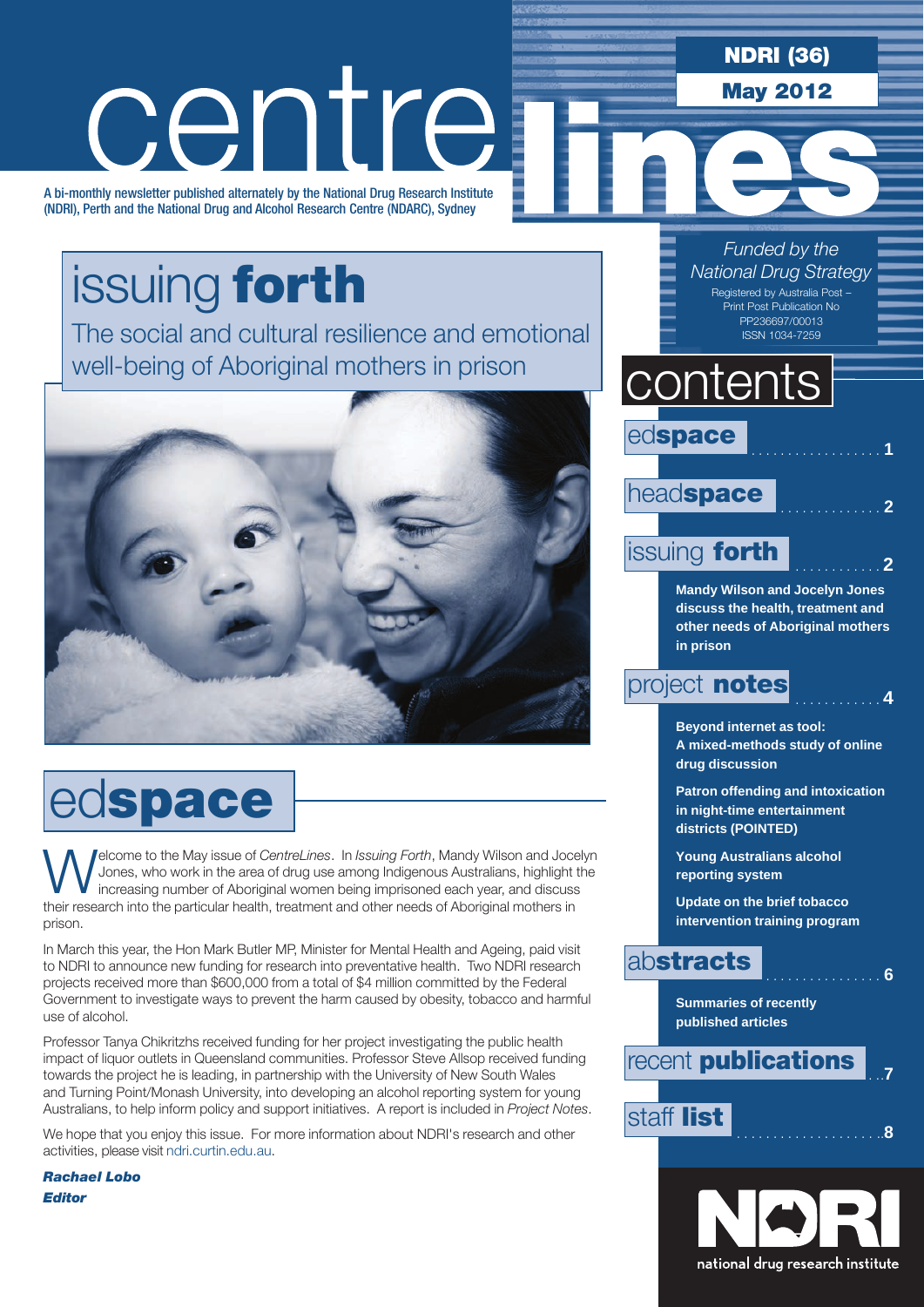# centre lines

# headspace

Many readers will be aware of the<br>distressingly high imprisonment<br>rate for Aboriginal and Torres distressingly high imprisonment rate for Aboriginal and Torres Strait Islander people. Fewer will know that the number of Aboriginal women being imprisoned is increasing – almost 10 percent more imprisoned in 2010 compared to 2009. As Mandy Wilson and Jocelyn Jones indicate in *Issuing Forth*, this is a three-and-a-half fold increase over the last 21 years. As well as investing in approaches to reverse this unacceptable trend, we also must address the needs of women currently in the prison system – while they are

incarcerated, as they return to their homes and communities and, of course, with the families imprisonment takes them from.

Mandy and Jocelyn reasonably argue that Aboriginal women in prison are more disadvantaged than their male counterparts. They are incarcerated in prisons usually designed for men, and offered programs that might not meet their particular needs. It is not for me to repeat the detail of their piece. However, I do wish to affirm the importance of giving voice to the needs of Aboriginal women and their families. This research will help us design more effective



services in prison and at pre-release. But it will be of limited impact if we don't urgently reverse this tragic trend of imprisoning some of the most disadvantaged Australians. cl

*Steve Allsop Director*

# issuing forth

### The social and cultural resilience and emotional well-being of Aboriginal mothers in prison

espite comprising only 2.5 percent of the Australian population, Aboriginal and Torres Strait Islander<sup>i</sup> adults are imprisoned 14–19 times more frequently than non-Aboriginal people1. This is one of the highest rates of Aboriginal incarceration among the OECD countries. The number of Aboriginal women being imprisoned has increased each year, with a 9 percent rise between June 2009 and June 2010 alone; this is compared to 3 percent among non-Aboriginal women and 2 percent among Aboriginal men1. In 1991, the Royal Commission into Aboriginal Deaths in Custody recommended that imprisonment of all people be a last resort. However, as highlighted in the *Bridges and Barriers* report, the number of Aboriginal women in Australian prisons has increased an exponential 343 percent since 19912. This makes Aboriginal and Torres Strait Islander women the fastest growing sub-group among the prisoner population, and this is particularly so in Western Australia (WA) and New South Wales (NSW)<sup>ii</sup>.

#### **The context and consequences of Aboriginal incarceration**

In order to understand the overrepresentation of Aboriginal people in Australian prisons the broader context needs to be taken into account. Despite improvements in some areas, Aboriginal Australians continue to lag behind their non-Aboriginal counterparts on almost every social and economic indicator. Among other things, the list that follows

is evidence of disadvantage, including poorer physical and mental health (including higher levels of morbidity and lower levels of social and emotional well-being), lower life expectancies, overcrowded and impoverished living conditions, problematic substance use, and lower levels of employment and education3,4,5. These factors, along with a history of dispossession, social exclusion and policies supporting the removal of children from their natural family, have all been associated with Aboriginal people's contact with the criminal justice system<sup>6,7</sup>.

#### **The characteristics of female Aboriginal prisoners**

Data have shown that a large percentage of Aboriginal women entering prison in Australia come from disadvantaged backgrounds and enter prison with high health and other needs<sup>8</sup>. They are likely to be under-educated, unemployed or employed in low paying jobs, experiencing mental health and substance use issues, and to have experienced abuse as children and as adults<sup>9,10</sup>. A recent review of the literature by Bartels highlights that many of these women serve shorter sentences than non-Aboriginal women and are imprisoned for relatively minor offences, particularly public order offences<sup>8</sup>. However, as noted in other sources<sup>11,12</sup>, Aboriginal female prisoners are also more likely to be both the victims and perpetrators of violent offences than non-Aboriginal female prisoners. Additionally, a higher proportion



*Mandy Wilson Jocelyn Jones*

of Aboriginal women tend to be on remand rather than sentenced<sup>8</sup>. Prisoners remanded to custody experience immediate stresses associated with, for example, accessing bail, retaining or securing accommodation and issues related to parenting9 and are particularly vulnerable to self-harm and suicide in prison<sup>13,14</sup>. The rate of major mental disorders in prison is significant. The Western Australian Inspectorates Office reported in March 2011 that 59 female prisoners (25 percent of the prison population) in Bandyup (WA's maximum security female prison) were identified as suffering from a mental disorder, out of which 35 (59 percent) were Aboriginal<sup>15</sup>. Research also shows that Aboriginal women being released from prison are at the highest risk of social exclusion, homelessness, domestic violence, victimisation and re-incarceration16.

#### **Aboriginal mothers in prison**

Our knowledge of Aboriginal women as mothers in Australian prisons is limited<sup>8</sup>. Historically, Aboriginal women have been, and continue to be, the main carers in their extended families and it is estimated that around 80 percent of Aboriginal women in Australian prisons are mothers<sup>9,12</sup>. This means the rising rate of incarceration among Aboriginal women not only impacts on their own health and well-being, but has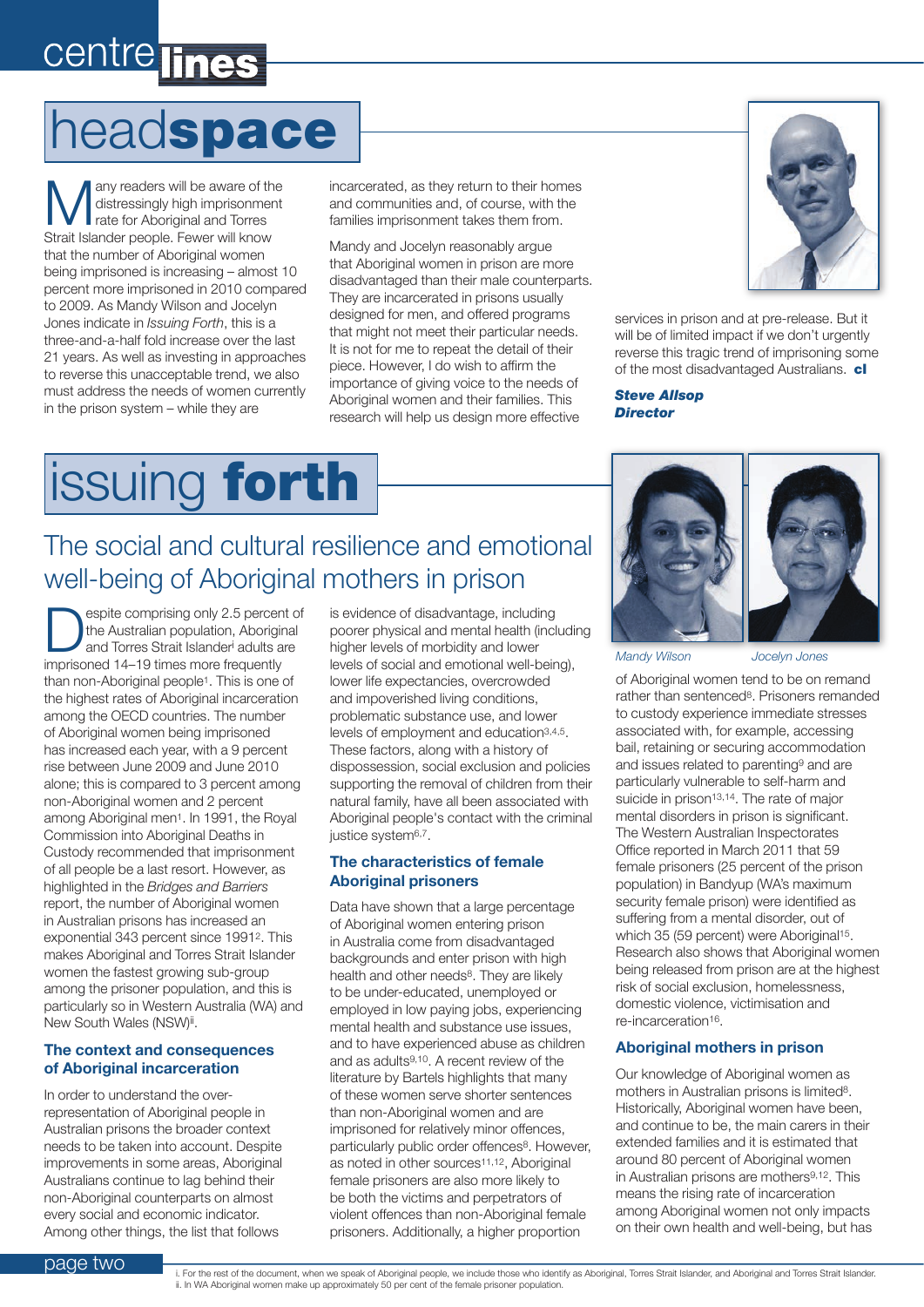widespread impacts on their families and communities. In NSW it was shown that 20 percent of Aboriginal and Torres Strait Islander children had experienced the loss of a parent to incarceration; these children are at risk of developing mental and health problems in the future, and of becoming involved in the juvenile justice system themselves<sup>17</sup>. In WA, the vast expanse of the state and the physical locations of its six prisons that house women means that, as well as the practical challenges of managing mothering and care-giving roles from inside prison, Aboriginal women who are imprisoned for more serious crimes are likely to be incarcerated far from their country and away from family14.

#### **Programs for Aboriginal women in prison**

Given that most prisoners in Australian prisons are males, the majority of prisons are purpose-built to hold male prisoners and are organised around their custodial requirements. With some exceptions, needs specific to female prisoners are often met through adaptations to existing male frameworks and programs<sup>18</sup>. International and Australian research has demonstrated that '*as compared with males, female offenders under supervision seem to have a higher prevalence of needs in the personal and emotional area, in marital and family relations, and in academic and vocational skills*'19. Despite this, a low priority is placed on gender-specific rehabilitation services for women that address physical and sexual abuse, psychological wellbeing, children and families20,21.

Aboriginal female prisoners are even further disadvantaged in their access to appropriate rehabilitative programs '*because their needs are considered as being met either through services designed for Indigenous men, or non-culturally specific services designed for women*'12,22. Additionally, it has been noted that Aboriginal women, for a variety of reasons, may choose not to access services postrelease11 and while a number of prisons (including in WA) allow for children to reside full-time with a mother or offer other mother and children programs and alternative care arrangements, these programs are often poorly utilised by Aboriginal mothers9,11,15.

#### **Current research**

Researchers from the '*Substance use among Indigenous Australians*' team at NDRI, in collaboration with a multidisciplinary team from the University of NSW, are currently involved in a fouryear, NHMRC-funded project focusing on the social and emotional well-being and cultural resilience of Aboriginal mothers in prison. The project emerged from

a previous study called '*Mothers and Gestation in Custody: Investigating the impact of incarceration whilst pregnant (MAGIC)*'. MAGIC explored the pregnancy and birth outcomes of women in prison in NSW. An advisory group on Aboriginal and Torres Strait Islander women in prison was formed over the course of the research. Members of this group were unanimous in the view that the consequences of imprisonment for Aboriginal women, children and communities as a whole are unique to Aboriginal peoples. The distinctive historical and political issues which have led to the gross over-representation of Aboriginal peoples in Australia's prisons were highlighted. They also emphasised that Aboriginal women in prison have the right to health services that meet their specific cultural values and expectations, and provide equal quality and outcomes.

Our project, which is led by a team of Aboriginal and non-Aboriginal investigators, aims to better understand the health, treatment and other needs of Aboriginal mothers in prison in NSW and WA. The research will focus on Aboriginal mothers': social and emotional wellbeing; experiences of mothering from prison; access to, and appropriateness of, healthcare services and programs provided in the prisons; and needs on transition from prison into the community. In WA, all prisons that house women will be study sites including the two metropolitan women's prisons, Bandyup and Boronia Pre-release Centre for Women, and the regional prisons located in the Eastern Goldfields, Greenough, the West Kimberley, Roebourne and Broome. The intention is to interview up to 90 women across the state.

#### **Research methods and process**

This study utilises a mixed methods approach and will include: a health survey of the medical records of Aboriginal women in prison in WA; an examination of policy and procedural documents; implementation of an existing, validated tool to measure social and emotional well-being (SEWB) among incarcerated Aboriginal mothersiii; in-depth narrative interviews with Aboriginal mothers (on remand and sentenced) and Corrections staff; and a series of focus groups with key stakeholders in the community.

Important progress on the project to date has been the completion of a lengthy consultation process whereby the researchers engaged extensively with key stakeholders in the community including representatives from Aboriginal communitycontrolled organisations, government and non-government agencies. The consultation process, while garnering local support for the project, provided a picture of the

concerns the community have in relation to Aboriginal mothers in prison in WA. Broadly, themes arising from consultation included the urgent need for prison programs and services that meet the specific cultural, spiritual and health needs of this population. Concern was also expressed about the babies and children who reside with their mothers in prison, in particular around issues to do with the child's limited access to healthcare in prison and the adequacy of mother and baby facilities. In addition, stakeholders agreed that, to address the high recidivism rate among Aboriginal women, we need to know more about these women's health and other needs for successful transition from prison into the community.

The researchers have also been advised on research process by members of two on-going reference groups. The first group is comprised of community and consumer representatives, and the second draws on the experience of university and medical professionals. Members of these groups have been actively involved in identifying key issues facing Aboriginal mothers in prison and the community, pinpointing gaps in service provision for these women (both in prison and on release), and most recently, contributing to the development of the qualitative interview schedule which will be piloted next month with Aboriginal mothers in Boronia Pre-release Centre for Women.

The next few months promise to be an extremely busy time for the WA researchers who will be travelling the state conducting interviews. In keeping with the capacity building component of the project, researchers will work in collaboration with the local Aboriginal Community Controlled Health Organisations at each site. Our plan is to employ local Aboriginal staff to help conduct the interviews in the prisons, and to enlist translation and support services where appropriate.

#### **Conclusion**

Incarcerated Aboriginal women have been identified as a vulnerable population, entering prison with high physical, mental health and other needs. Yet they are least likely to have access to programs and services that are designed to specifically respond to their needs, both in prison and on release. In an era which is witnessing devastating rates of incarceration among Aboriginal women, this is particularly concerning. The majority of these women in prison are mothers and often significant carers of others in their extended family networks; their incarceration has farreaching consequences for their children, families and communities. However, our knowledge of the needs and experiences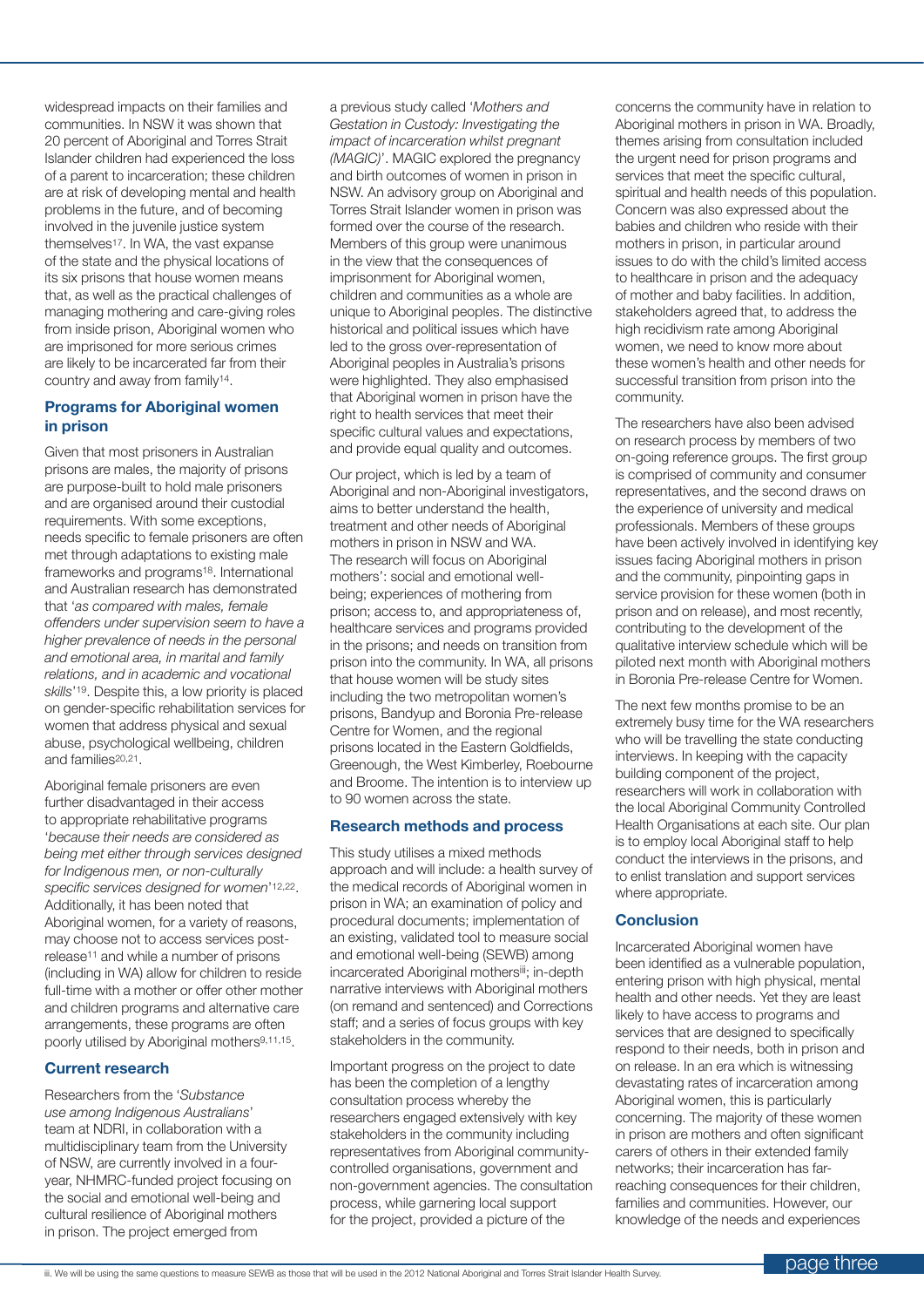# centre lines

# issuing forth continued...

of these women is extremely limited. Addressing this gap has the potential to improve the rehabilitative outcomes for Aboriginal mothers moving through the prison system and in turn create positive change in their families and communities. cl

#### *Mandy Wilson, Research Fellow and Jocelyn Jones, Adjunct Research Fellow*

#### **References**

- 1. Australian Bureau of Statistics. (2011). Prisoners in Australia, 2011, Cat. No. 4517.0. Canberra: ABS. Viewed 18 April 2011 http://www.abs.gov.au/ AUSSTATS/abs@.nsf/DetailsPage/4517.02011?Op enDocument
- 2. National Indigenous Drug and Alcohol Committee. (2009). Bridges and barriers: addressing Indigenous incarceration and health. Canberra: NIDAC.
- 3. Johnson, H. (2006). Drug use by incarcerated women offenders. Drug and Alcohol Review, 25, 433-437.
- 4. Steering Committee for the Review of Government Service Provision. (2009). Overcoming Indigenous Disadvantage: Key Indicators 2009. Canberra: Steering Committee for the Review of Government Service Provision.
- 5. Vos, T., Barker, B., Stanley, L. & Lopez, A. (2007). The Burden of Disease and Injury in Aboriginal and Torres Strait Islander Peoples 2003. Brisbane: School of Population Health, University of Queensland.

- 6. Cunneen, C. (2001). Assessing the outcomes of the Royal Commission into Aboriginal Deaths in Custody. Health Sociology Review, 10(2), 53-64.
- 7. Weatherburn, D., Snowball, L. & Hunter, B. (2006). The economic and social factors underpinning Indigenous contact with the justice system: results from the 2002 NATSISS. Crime and Justice Bulletin, no. 104. Sydney: NSW Bureau of Crime Statistics and Research.
- 8. Bartels, L. (2010). Indigenous women's offending patterns: A literature review. Research and Public Policy Series, no. 107. Canberra: Australian Institute of Criminology.
- 9. Lawrie, R. (2003). Speak Out Speak Strong. NSW: Aboriginal Justice Advisory Council.
- 10. Department of Corrective Services (2009). Profile of Women in Prison 2008. Perth: Strategic Planning and Review Branch.
- 11. Australian and Torres Strait Islander Social Justice Commissioner. (2002). Social Justice Report 2002. Canberra: Australian Human Rights Commission.
- 12. Behrendt, L., Cunneen, C. & Libesman, T. (2009). Indigenous Legal Relations in Australia. South Melbourne: Oxford University Press.
- 13. Dear, G., Thomson, D., Howells, K & Hall, G. (2001). Self-harm in Western Australian prisons: differences between prisoners who have self-harmed and those who have not, Australian & New Zealand Journal of Criminology, 34: 277-292.
- 14. Mahoney, D. (2005). Inquiry into the Management of Offenders in Custody and in the Community. Perth: Department of Premier and Cabinet.
- 15. Office of the Inspector of Custodial Services. (2011). Report of an Announced Inspection of Bandyup Women's Prison, Report no. 73. Perth: Office of the Inspector of Custodial Services.
- 16. Baldry, E., McDonnell, D., Maplestone, P., & Peeters, M. (2006). Ex-prisoners, accommodation and the state: post-release in Australia. Australian and New Zealand Journal of Criminology, 39(1), 20-33.
- 17. Quilty, S., Levy, M., Howard, K., Barratt, A. & Butler, T. (2004). Children of prisoners in Australia: a large and growing public health concern. Australian & New Zealand Journal of Public Health, 28, 339-43.
- 18. Bartels, L. & Gaffney, A. (2011). Good Practice in Women's Prisons: A Literature Review. Technical and Background paper, no. 41. Canberra: Australian Institute of Criminology.
- 19. Porporino, F. & Fabiano, J. (2005). Is there an evidence base supportive of women-centred programming in corrections? Corrections Today, 67(6), 26-27.
- 20. Sorbello, L., Eccleston, L., Ward, T. & Jones, R. (2002). Treatment needs of female offenders: a review. Australian Psychologist, 37(3), 198-205.
- 21. Wilmoth, D. (2005). Mental health needs of women in prison: an international perspective with an Australian angle. Int J Prisoner Health 1(2-4),249-254.
- 22. Office of the Inspector of Custodial Services. (2009). Report of an Announced Inspection of Boronia Prerelease Centre for Women, Report no. 62. Perth: Office of the Inspector of Custodial Services.

# project notes

#### Beyond internet as tool: A mixed-methods study of online drug discussion

#### *Monica Barratt (PhD scholar), Simon Lenton and Matthew Allen (PhD supervisors)*

Internet technologies have changed the context within which illicit drug use occurs. Scholars have demonstrated how the internet and digital technologies can be used to better respond to drug problems and how people who use drugs utilise the internet to access drug information and to purchase drugs (mainly so-called legal highs). The limitations of this body of work are that it generally conceptualises the internet only as a tool, and the potential for internet use resulting in positive outcomes for drug users is only discussed in relation to formal online interventions and treatments.

Barratt, under the supervision of Lenton and Allen, has submitted her thesis which aims to address these limitations by framing the internet as (i) a tool (enabling people to consume and produce information), (ii) a place (online sites within which discourses and meanings are reproduced, reappropriated and negotiated), and

(iii) a way of being (online sites that are incorporated into everyday/offline life and practices). The thesis focuses upon the lives of people who engage in the recreational use of psychostimulants and hallucinogens ('party drugs') and their use of public internet forums where drugs are discussed through the exchange of asynchronous textbased messages ('internet forums'). It asks: How has internet use shaped drug practices among an Australian sample of people who use party drugs and participate in public internet forums? The project comprises: observations of, and engagement with, 40 internet forums where party drugs were discussed over an 18-month fieldwork period (2006–2008); an online survey of 837 party drug users who participated in online drug discussion; and 27 synchronous online interviews with a subset of the survey sample.

Considering internet forums as information tools, this thesis shows that some internet forums enable the consumption, production and dissemination of folk pharmacologies or 'underground' drug knowledges. These knowledges can be understood as forms of resistance against the dominant pathology model of illicit drug use. Considering

internet forums as places, this thesis shows how most online forum users engaged in discursive strategies in order to present themselves as informed and responsible drug-using subjects, thereby rejecting the portrayal of drugs users as irrational, irresponsible and ignorant as inscribed by the pathology discourse. Considering the internet as a 'way of being' and internet forums as part of everyday life, this thesis questions the oft-stated claim that the internet facilitates anonymity and is therefore attractive to people who use drugs. While anonymity was certainly understood as a general benefit of internet use, online anonymity was juxtaposed with the increasing convergence of online and offline social worlds.

The findings of this thesis are relevant to drug policy and practice, including the facilitation of online peer-driven druguser action, the use of online pill report databases, the regulation of internet content, and online drug trend monitoring. The project also developed new online methodologies including qualitative online interviewing and use of the internet to conduct participatory research with people who use drugs.

page four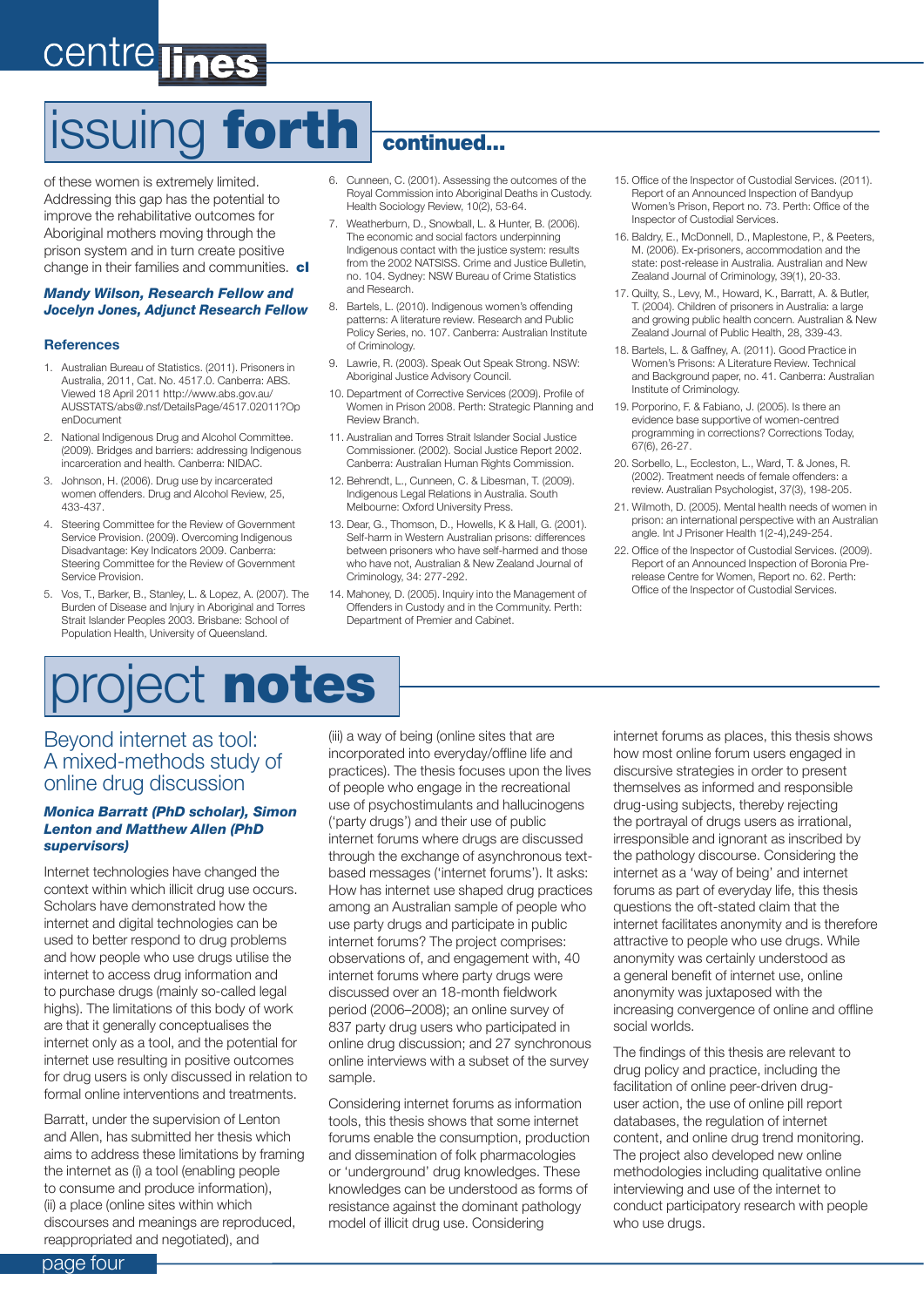#### Patron offending and intoxication in night-time entertainment districts (POINTED)

#### *Tanya Chikritzhs, William Gilmore and Tina Lam*

Alcohol-related problems are a major cause of social disorder and illness in Australia. In particular, problems associated with the night-time economies of urban and regional centres cause substantial community concern and constitute a substantial drain on police, community and health resources.

Background: POINTED is a national study that is investigating some of the factors and correlates associated with alcohol-related violence in licensed venues across five Australian cities (Sydney, Melbourne, Perth, Geelong and Wollongong). The project is being led by Deakin University and involves collaboration with five other institutions including NDRI, Turning Point Alcohol and Drug Centre, the Burnet Institute, the University of Wollongong and the University of Western Sydney.

Aims: The primary aim of the project is to measure levels of pre-drinking, drinking in venues, intoxication, illicit drug use and harmful drinking practices (such as mixing alcohol with energy drinks) of patrons in entertainment areas, and relating this to offending, risky behaviour and harms experienced. The project will also investigate the effects of license type, trading hours, duration of drinking episodes and geographical location on intoxication, offending, violence and experience of harm.

Method/current status: The fieldwork for POINTED was completed from late 2011 to May 2012, between the hours of 9pm and 6am (differing by region). Data were collected using patron interviews and intensive venue observations. In Western Australia, data collection centred upon the regions of Northbridge and Perth City.

Patrons of licensed venues were anonymously interviewed around venues. They were asked a series of questions addressing issues such as: their use of drugs (including alcohol, illicit drugs and energy drinks), intentions for the rest of the night regarding alcohol, illicit drug and energy drink consumption, perceived intoxication, experience of aggression/ violence, experience of sexual harassment/ assault, rating of ability to drive home, and intended movements over the rest of the night. Patrons were selected randomly when entering and leaving venues. Every patron interviewed was breathalysed to obtain an objective measure of their intoxication. Some sites (but not Perth) also used drug

swabs on every fifth interviewee to detect illicit drug use.

In addition to the patron interviews, venues were discreetly observed by researchers. Information such as entry practices, density and demographic of patrons, patron and staff behaviour related to the use of alcohol and other drugs, were noted.

Significance: The information gathered through this project will inform prevention and enforcement approaches of both police and venue staff.

#### Young Australians alcohol reporting system

#### *Steve Allsop, Tanya Chikritzhs and William Gilmore*

The Australian National Preventive Health Agency has recently funded NDRI, in partnership with the National Drug and Alcohol Research Centre and Turning Point Alcohol and Drug Centre, to develop and trial a young Australians alcohol reporting system in Western Australia, Victoria and New South Wales.

Thirty percent of young Australians aged 16 and 17 are drinking at levels considered to be putting them at risk of injury at least once a month. This rises to 58 percent among 18 and 19 year olds. At present, we have only limited insight into patterns of use and factors that influence use and related harm, little information to facilitate effective interventions with young people who engage in risky drinking, and limited capacity to measure policy and intervention impact on young people.

The purpose of the reporting system is to create an annual assessment of contexts of alcohol use, patterns of consumption, and related problems among key groups of young Australians. The outcome will be an 'early warning system' of current risks and changes in use and related problems to inform prevention and other interventions targeting young at-risk drinkers. The system will also contribute to evaluation of the impact of prevention and other interventions to reduce risky drinking among young people.

The system will combine information from existing data sources with annual data collection, targeting young people between 16 and 19 years old who are engaged in risky drinking. The latter will be defined in terms of the contexts of use, experience of harm and in terms of amounts consumed. An annual sample of 400 young people (100 from each of the three jurisdictions and an additional 100 from a rural location in the south west of Western Australia) will be recruited to provide both quantitative and qualitative information.

It is important to note that the new data collected from these young people will complement, not duplicate, other data collections which are infrequent, use large representative samples of young people, but which are likely to underrepresent risky drinkers and provide little contextual information about drinking (eg the Australian School Survey on Alcohol and Drugs; and the National Drug Strategy Household Survey). The new data will be combined with data from these large scale representative population surveys, and other key reports, to provide the first annual key comprehensive report on young people's drinking and associated harms.

#### Update on the brief tobacco intervention training program

#### *Steve Allsop, Richard Midford, Owen Carter and Clare Stevens*

The Smoke Free WA Health System Policy was implemented from 1 January 2008, banning smoking on all Department of Health premises and grounds throughout Western Australia (WA). The policy applies to all staff, patients, visitors, contractors and other persons who enter Department of Health owned or leased buildings, grounds or vehicles for any purpose whatsoever.

The Brief Tobacco Intervention Training Program was developed by the National Drug Research Institute, with funding from the WA Department of Health, to assist WA health service staff respond to patients who smoke.

The training comprises an online selfdirected learning package, set out in four modules, which has been designed to:

- assist staff to understand the Smoke Free WA Health System Policy
- enhance the capacity of staff to assist patients to comply with the policy by preventing and managing nicotine withdrawal symptoms
- • enable staff to offer brief interventions to help patients consider quitting smoking.

 The training has now attracted over 1300 participants who have completed the four on-line modules. Whilst the program was developed specifically for WA health service staff, it is now attracting interest from across Australia and internationally, with doctors nurses, pharmacists and others from Africa, Asia, Europe and North America also successfully completing the program.

The Brief Tobacco Intervention Training Program is online at: http://ndri.curtin.edu.au/btitp/ cl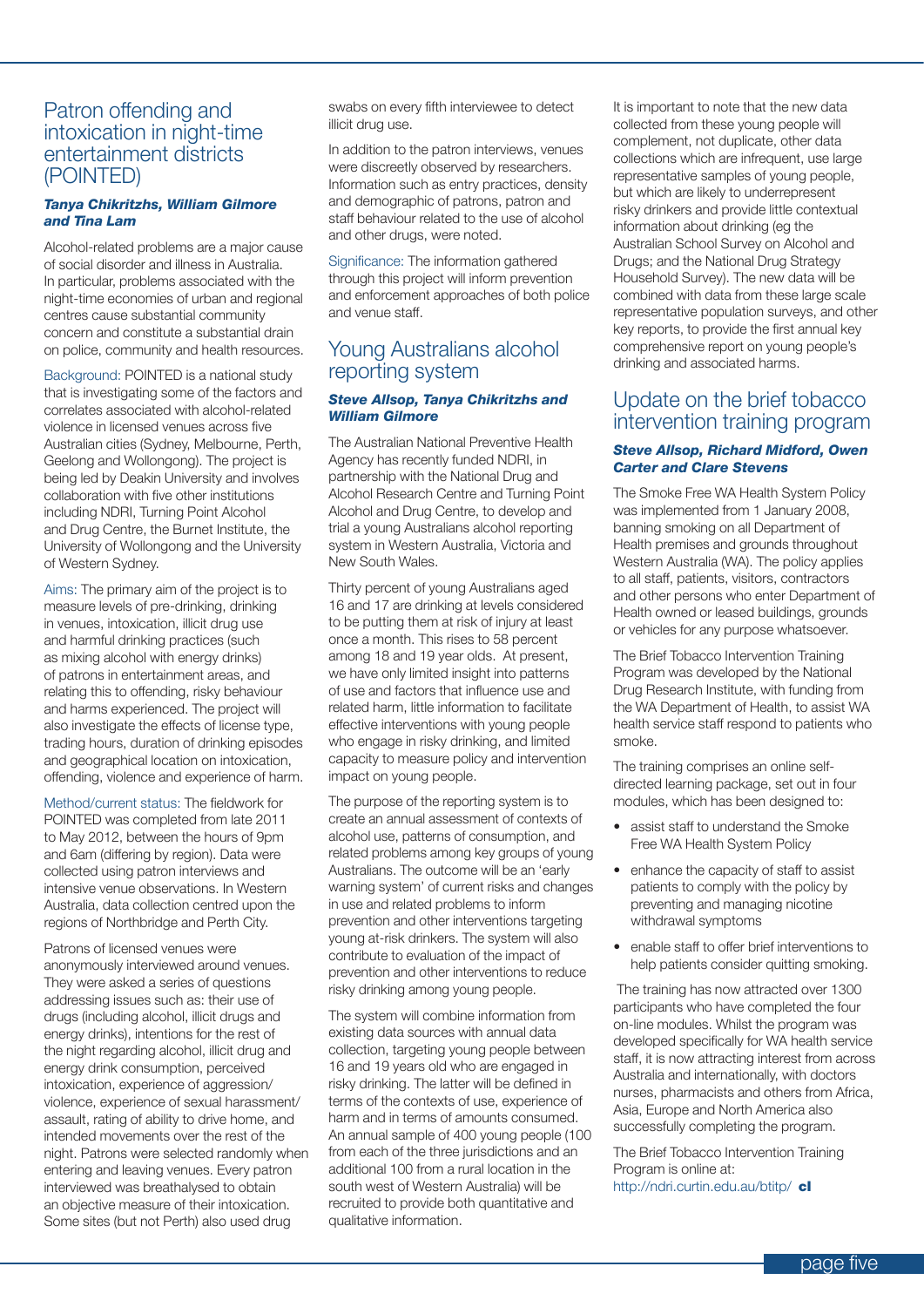# centre lines

# abstracts

Reducing the harm from adolescent alcohol consumption: Results from an adapted version of SHAHRP in Northern Ireland.

#### *Michael McKay, Nyanda McBride, Harry Sumnall and Jon Cole*

#### Journal of Substance Use. 2011. Early Online DOI: 10.3109/14659891.2011.615884

Background: The study aimed to trial an adapted version of the School Health and Alcohol Harm Reduction Project (SHAHRP) in Northern Ireland. The intervention aims to enhance alcohol-related knowledge, create more healthy alcohol-related attitudes and reduce alcohol-related harms in 14 to 16-year-olds.

Method: A non-randomised control longitudinal design with intervention and control groups assessed students at baseline and 12, 24 and 32 months after baseline. Students were from post-primary schools (high schools) in the Eastern Health Board Area in Northern Ireland; 2349 participants were recruited at baseline (mean age 13.84) with an attrition rate of 12.8% at 32-month follow-up. The intervention was an adapted, culturally competent version of SHAHRP, a curriculum program delivered in two consecutive academic years, with an explicit harm reduction goal. Knowledge, attitudes, alcohol consumption, context of use, harm associated with own alcohol use and the alcohol use of other people were assessed at all time points.

Results: There were significant intervention effects on all measures (intervention vs. controls) with differential effects observed for teacher-delivered and outside facilitatordelivered SHAHRP.

Conclusion: The study provides evidence of the cultural applicability of a harm reduction intervention (SHAHRP) for risky drinking in adolescents in a UK context.

#### The association between age at first use of alcohol and alcohol consumption levels among adult general drinking population

#### *Wenbin Liang and Tanya Chikritzhs*

Journal of Public Health, 2012, DOI 10.1007/s10389-012-0502-2

Aim: The goal of the study was to investigate the association between age at first alcohol use and current levels of alcohol consumption among the adult Australian general drinking population.

Subject and methods: A retrospective cohort study was performed using selfreport data collected by the 2004 and 2007 Australian National Drug Strategy Household surveys. Participants were selected using a multi-stage, stratified-area, random sample design. Male and female participants aged 20–49 years at the time of the survey, who were current drinkers and consumed their first full serve of alcohol before the age of 25 years, were included in this study. Poisson regression models (with robust estimations of variance) were used to explore associations between age when a full serve of alcohol was first consumed and relative likelihood of consuming alcohol above low risk levels at the time of survey, while adjusting for a number of potential confounders.

Results: Younger age at first use of alcohol was associated with increased likelihood of consuming alcohol at levels associated with increased risk of long- and short-term harms in adulthood, even among a subsample of participants with good mental health status as measured by the Kessler Psychological Distress Scale.

Conclusion: Younger age at first use of alcohol was associated with increased likelihood of high level alcohol use in adulthood. Effective strategies to delay onset of alcohol use are needed in order to reduce the future prevalence of high risk drinking adults.

SimAmph: An agent-based simulation model for exploring the use of psychostimulants and related harm among young Australians

#### *Pascal Perez, Anne Dray, David Moore, Paul Dietze, Gabriele Bammer, Rebecca Jenkinson, Christine Siokou, Rachael Green, Susan Hudson and Lisa Maher*

#### International Journal of Drug Policy, 2012, 23, (1), pp 62-71

Computer simulations provide a useful tool for bringing together diverse sources of information to increase understanding of the complex aetiology of drug use and related harm, and inform the development of effective policies. In this paper, we describe

SimAmph, an agent-based simulation model for exploring how individual perceptions, peer influences and subcultural settings shape the use of psychostimulants and related harm among young Australians. SimAmph's integrated approach goes some way towards overcoming the compartmentalisation that characterises existing data, and its structure, parameters and values can be modified as new data and understandings emerge. We present the conceptual architecture underpinning SimAmph, the assumptions we made in building it, the outcomes of sensitivity analysis of key model parameters and the results obtained when we modelled a baseline scenario. Its core behavioural algorithm is able to produce social patterns of partying and recreational drug use that approximate those found in an Australian national population survey. SimAmph therefore provides a robust tool for integrating diverse data and exploring drug policy scenarios. We also discuss the limitations involved in running closedsystem simulations and how the model could be refined to include the social, as well as the health, consequences of drug use. In the companion paper, we use the model outlined here to explore the possible consequences of two policy scenarios.

Are drug detection dogs and mass-media campaigns likely to be effective policy responses to psychostimulant use and related harm? Results from an agent-based simulation model

#### *Anne Dray, Pascal Perez, David Moore, Paul Dietze, Gabriele Bammer, Rebecca Jenkinson, Christine Siokou, Rachael Green, Susan Hudson and Lisa Maher*

International Journal of Drug Policy, 2012, 23, (2), pp 148-153.

Agent-based simulation models can be used to explore the impact of policy and practice on drug use and related consequences. In the previous paper, we described SimAmph, an agent-based simulation model for exploring the use of psychostimulants and related harm among young Australians. In this paper, we use this model to simulate the impact of two policy scenarios on engagement in drug use and on experience of drug-related harm: (i) the use of passive-alert detection (PAD) dogs by police at public venues and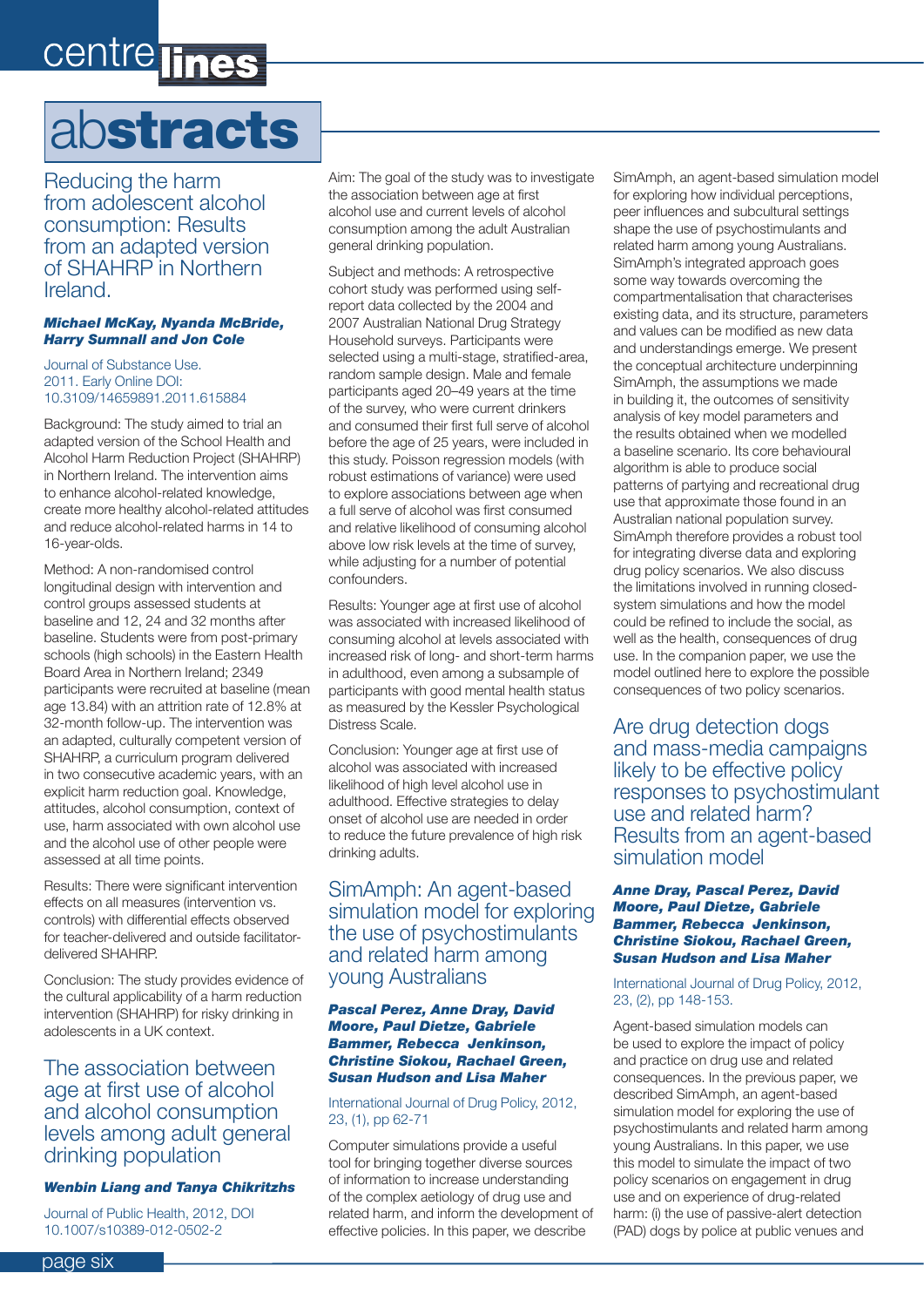(ii) the introduction of a mass-media drug prevention campaign. The findings of the first simulation suggest that only very high rates of detection by PAD dogs reduce the intensity of drug use, and that this decrease is driven mainly by a four-fold increase in negative health consequences as detection rates rise. In the second simulation, our

modelling showed that the mass-media prevention campaign had little effect on the behaviour and experience of heavier drug users. However, it led to reductions in the prevalence of health-related conditions among moderate drug users and prevented them from becoming heavier users. Agentbased modelling has great potential as a

tool for exploring the reciprocal relationships between environments and individuals, and for highlighting how intended changes in one domain of a system may produce unintended consequences in other domains. The exploration of these linkages is important in an environment as complex as the drug policy and intervention arena. cl

# recent publications

### Monographs and Technical Reports

**Cercarelli, R., Allsop, S., Evans, M. and Welander, F.** (2012) Reducing alcohol-related harm in the workplace (An evidence review: full report), Victorian Health Promotion Foundation (VicHealth), Melbourne, Australia.

**Saggers, S., McBride, N. and Rechichi, V.** (2011). Target Zero: Preventing Fetal Alcohol Spectrum Disorder (FASD). Submission by NDRI to the Standing Committee on Social Policy and Legal Affairs inquiry into developing a national approach to the prevention, intervention and management of FASD in Australia. National Drug Research Institute, Perth.

**VicHealth** (2012) Reducing alcohol-related harm in the workplace. (An evidence review: summary report). Victorian Health Promotion Foundation (VicHealth), Melbourne, Australia.

### Published Articles, Chapters and Books

**Barratt, M.J.** (2011) Blocked: Internet filtering, drug websites and harm reduction in Australia. Dovetail, 6, pp 10-13.

**Barratt, M.J.** (2011) Discussing illicit drugs in public internet forums: Visibility, stigma, and pseudonymity. In Kjeldskov, J. and Paay, J. (eds.) C&T '11. Proceedings of the Fifth International Conference on Communities and Technologies, Brisbane, Australia. ACM, New York, NY. pp 159-168.

**Barratt, M.J.** (2011) Internet filtering, drug websites and harm reduction in Australia. Entheogenesis Australis (EGA) Journal, 3, pp 102-105.

**Barratt, M.J.** (2011) The efficacy of interviewing young drug users through online chat. Drug and Alcohol Review. Published online 14 Dec 2011. DOI: 10.1111/j.1465-3362.2011.00399.x

**Barratt, M.J.** (2012) Silk Road: eBay for drugs [Letter to the editor]. Addiction, 107, (3), pp 683.

**Barratt, M.J.** (2012) The internet poses unique challenges for drug prohibition. The Conversation. https://theconversation.edu. au/the-internet-poses-unique-challengesfor-drug-prohibition-6262.

**Carter, O., Donovan, R. and Jalleh, G.** (2011) Using viral e-mails to distribute tobacco control advertisements: An experimental investigation. Journal of Health Communication: International Perspectives, 16, (7), pp 698-707.

**Chih, H. and Liang, W.** (2011) Lifestyles and migraine attack. American Medical Journal, 2, (2), pp 111-118.

**Cuesta-Briand, B., Saggers, S. and McManus, A.** (2011) "You get the quickest and cheapest stuff you can": Food security issues among low-income earners living with diabetes. Australasian Medical Journal, 4, (12), pp 683-691.

**Dray, A., Perez, P., Moore, D., Dietze, P., Bammer, G., Jenkinson, R., Siokou, C., Green, R., Hudson, S. and Maher, L.**  (2012) Are drug detection dogs and massmedia campaigns likely to be effective policy responses to psychostimulant use and related harm? Results from an agent-based simulation model. International Journal of Drug Policy, 23, (2), pp 148-153.

**Gucciardi, D., Jalleh, G. and Donovan, R.**  (2011) An examination of the Sport Drug Control Model with elite Australian athletes. Journal of Science in Sport, 14, (6), pp 469- 476.

**Hallett, J., Howat, P.A., Maycock, B., McManus, A., Kypri, K. and Dhaliwal, S.**  (2012) Undergraduate student drinking and related harms at an Australian university: web-based survey of a large random sample. BMC Public Health, 12.

**Liang, W. and Chikritzhs, T.N.** (2012) Childhood mental disorders and risk of schizophrenia. American Medical Journal, 3, (1), pp 43-46.

**Liang, W. and Chikritzhs, T.N.** (2012) Family history of cancer and smoking cessation, is there a role for physicians? International Journal of Clinical Medicine, 3, pp 9-13.

**Liang, W. and Chikritzhs, T.N.** (2012) Pattern of mental health service use and risk of injury: a longitudinal study. Open Journal of Preventive Medicine, 2, (1), pp 98-104.

**Liang, W. and Chikritzhs, T.N.** (2012) The association between age at first use of alcohol and alcohol consumption levels among adult general drinking population. Journal of Public Health. DOI 10.1007/ s10389-012-0502-2.

**Liang, W., Chikritzhs, T.N. and Lee, A.H.**  (2012) Lifestyle of young Australian adults with asthma. Asia Pacific Journal of Public Health. DOI: 10.1177/1010539512439229.

**Liang, W. and Lee, A.H.** (2011) Does childhood asthma increase the risk of mood disorders in later life? American Medical Journal, 2, (2), pp 93-97.

**McKay, M., McBride, N., Sumnall, H. and Cole, J.** (2011) Reducing the harm from adolescent alcohol consumption: Results from an adapted version of SHAHRP in Northern Ireland. Journal of Substance Use. Early Online. DOI: 10.3109/14659891.2011.615884.

**Perez, P., Dray, A., Moore, D., Dietze, P., Bammer, G., Jenkinson, R., Siokou, C., Green, R., Hudson, S. and Maher, L.** (2012) SimAmph: An agent-based simulation model for exploring the use of psychostimulants and related harm among young Australians. International Journal of Drug Policy, 23, (1), pp 62-71.

**Stockwell, T.R., Greer, A., Fillmore, K., Chikritzhs, T.N. and Zeisser, C.** (2012) Moderate alcohol consumption and health benefits: how good is the science? British Medical Journal, Rapid Response published online 21 January 2012. cl